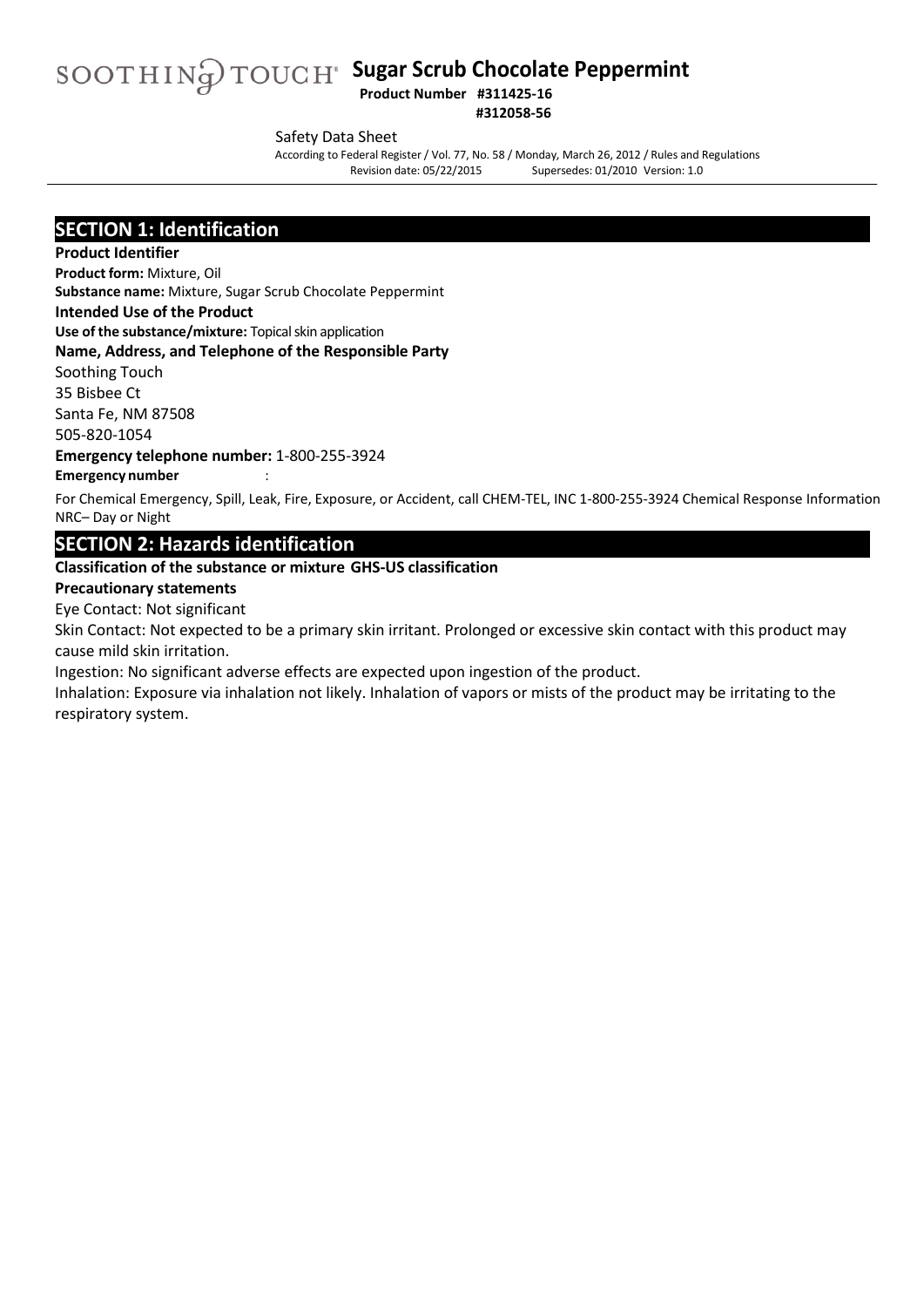Safety Data Sheet

According to Federal Register/ Vol. 77, No. 58 / Monday, March 26, 2012 / Rules and Regulations

### **SECTION 3: Composition/information on ingredients**

| <b>Mixture</b>                          |               |           |
|-----------------------------------------|---------------|-----------|
| <b>Name</b>                             | CAS#          | %         |
| Sucrose                                 | $57 - 50 - 1$ | 60-90     |
| Helianthus annuus (Sunflower seed) Oil  | 8001-21-6     | $2 - 20$  |
| Assorted fixed oils of vegetable origin | Varies        | $2 - 20$  |
| (Almond Oil, Safflower Oil, Grapeseed   |               |           |
| Oil, Apricot Kernel Oil, Avocado Oil)   |               |           |
| Fragrance                               | Varies        | $10-30$   |
| Tocopherol (Vitamin E)                  | $59-02-9$     | $1 - 5$   |
| Other ingredients (Misc. herbal         | Trade secret  | Remainder |
| essential oils and aqueous extracts)    |               |           |

### **SECTION 4: First aid measures**

#### **Description of first aid measures**

**First-aid measures general**: Never give anything by mouth to an unconscious person. If you feel unwell, seek medical advice (show the label where possible).

**First-aid measures after inhalation**: When symptoms occur: go into open air and ventilate suspected area. Remove to fresh air and keep at rest in a position comfortable for breathing. Call a POISON CENTER/doctor/physician if you feel unwell.

**First-aid measures after skin contact**: Remove contaminated clothing. Drench affected area with water for at least 15 minutes.

**First-aid measures after eye contact**: Rinse cautiously with water for several minutes. Remove contact lenses, if present and easy to do. Continue rinsing.

**First-aid measures after ingestion**: Rinse mouth. Do NOT induce vomiting.

**Most important symptoms and effects, both acute and delayed Symptoms/injuries:** Mild eye irritation (not expected).

**Indication of any immediate medical attention and special treatment needed** 

If medical advice is needed, have product container or label at hand.

#### **SECTION 5: Firefighting measures**

#### **Extinguishing media**

**Suitable extinguishing media:** Dry, Foam, Carbon dioxide, Fog, Skilled use of water spray

**Unsuitable extinguishing media:** Do not use a heavy water stream. A heavy water stream may spread burning liquid.

#### **Special hazards arising from the substance or mixture**

**Fire hazard:** Ordinary combustible hazards in a fire.

**Explosion hazard:** Not significant

**Reactivity:** Stable

#### **Advice for firefighters**

**Firefighting instructions:** Not significant

**Protection during firefighting:** Firefighters should wear full protective gear. Do not enter fire area without proper protective equipment, including respiratory protection.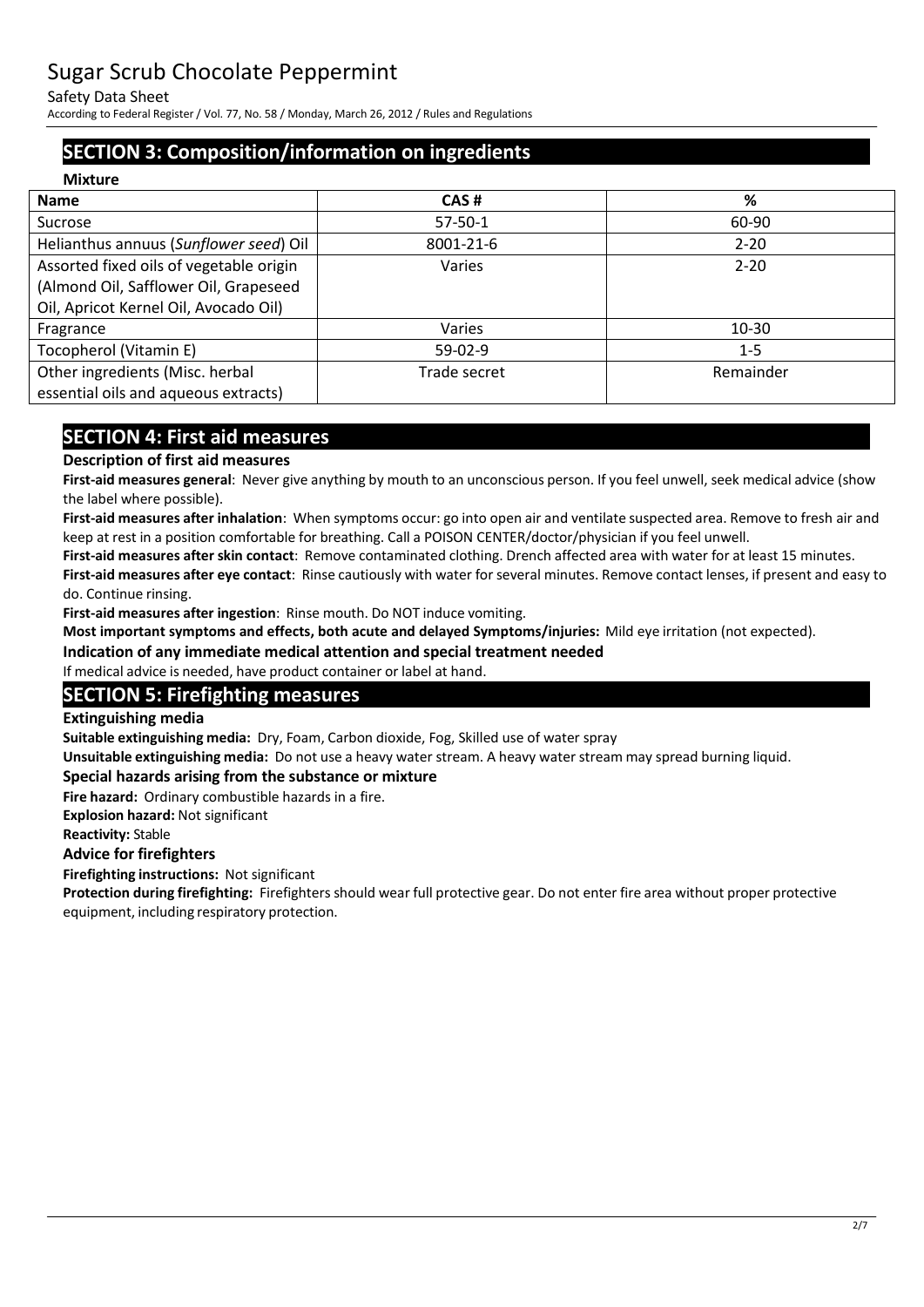#### Safety Data Sheet

According to Federal Register/ Vol. 77, No. 58 / Monday, March 26, 2012 / Rules and Regulations

#### **SECTION 6: Accidental release measures**

#### **Personal precautions, protective equipment and emergency procedures**

**General measures**: Keep away from heat/sparks/open flames/hot surfaces. No smoking. Avoid breathing (vapor, mist). Use only outdoors or in a well-ventilated area. Handle in accordance with good industrial hygiene and safety practice.

#### **For non-emergency personnel**

**Protective equipment:** Use appropriate personal protection equipment (PPE).

**Emergency procedures:** Evacuate unnecessary personnel.

#### **For emergency responders**

**Protective equipment:** Equip cleanup crew with proper protection. Use appropriate personal protection equipment (PPE). **Emergency procedures:** Ventilate area.

#### **Environmental precautions**

Prevent entry to sewers and public waters.

#### **Methods and material for containment and cleaning up**

**For containment:** Absorb and/or contain spill with inert material, then place in suitable container.

**Methods for cleaning up:** Clear up spillsimmediately and dispose of waste safely.

#### **Reference to other sections**

See heading 8, Exposure Controls and Personal Protection.

### **SECTION 7: Handling and storage**

#### **Precautions for safe handling**

**Additional hazards when processed:** Not significant

Precautions for safe handling: Keep away from heat/sparks/open flames/hot surfaces. No smoking. Avoid breathing mist, spray, vapors. Use only outdoors or in a well-ventilated area. Wear recommended personal protective equipment.

**Hygiene measures:** Handle in accordance with good industrial hygiene and safety procedures. Wash hands and other exposed areas with mild soap and water before eating, drinking, or smoking and again when leaving work.

#### **Conditions for safe storage, including any incompatibilities**

**Technical measures:** Not significant

**Storage conditions:** Store in a dry, cool and well-ventilated place. Keep container closed when not in use.

**Incompatible products:** None noted

**Incompatible materials:** None noted

**Storage area:** Store in a dry, cool and well-ventilated place.

**Special rules on packaging:** None noted

#### **Specific end use(s)**

Topical skin care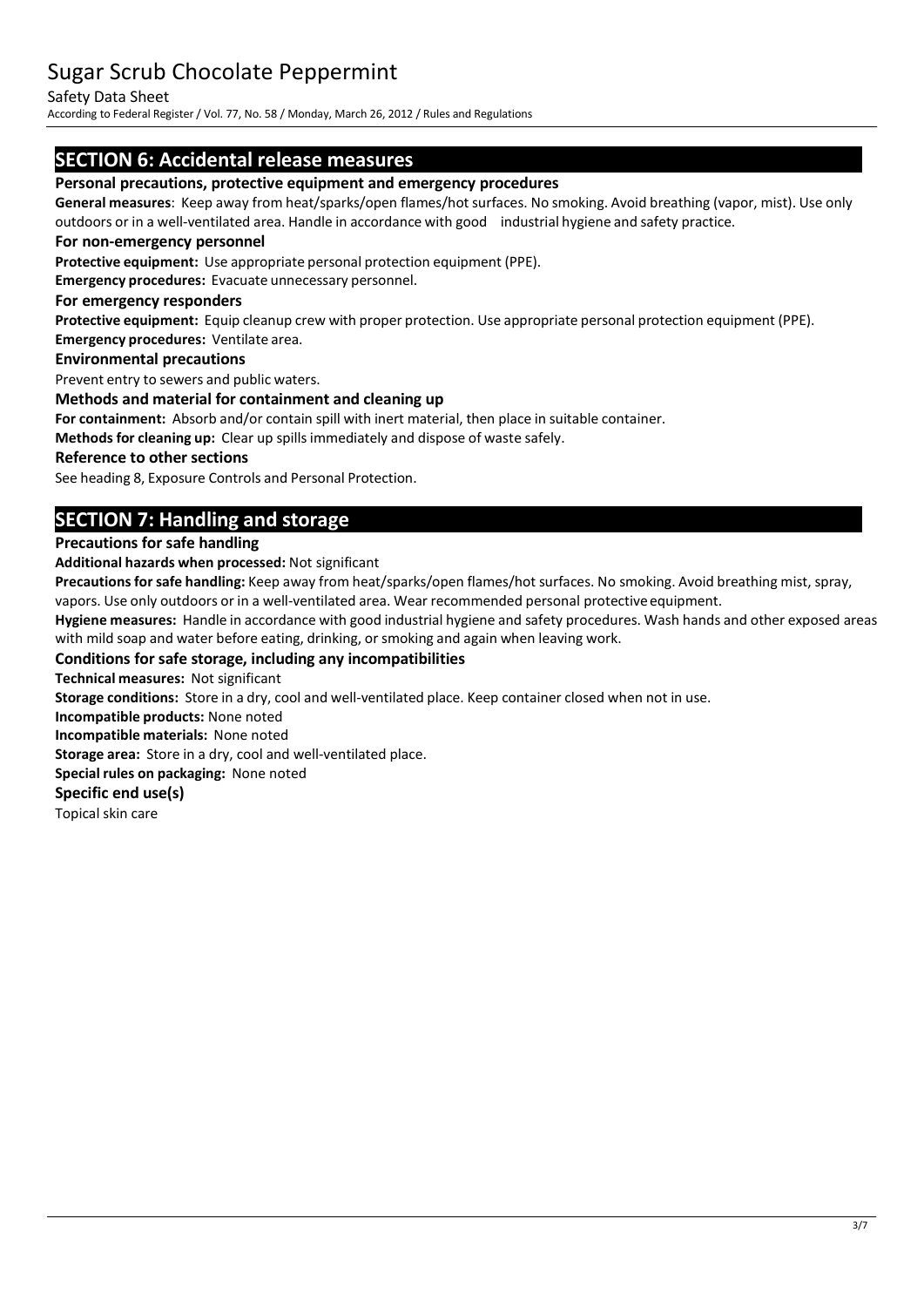Safety Data Sheet

According to Federal Register/ Vol. 77, No. 58 / Monday, March 26, 2012 / Rules and Regulations

#### **SECTION 8: Exposure controls/personal protection**

**Control parameters**

j.

| <b>Exposure controls</b><br>Appropriate engineering controls | : Ensure all national/local regulations are observed.                                                                                                                   |
|--------------------------------------------------------------|-------------------------------------------------------------------------------------------------------------------------------------------------------------------------|
| Personal protective equipment                                | : Insufficient ventilation: wear respiratory protection.                                                                                                                |
| Hand protection                                              | : None needed                                                                                                                                                           |
| Eye protection                                               | : Safety glasses                                                                                                                                                        |
| Skin and body protection                                     | : None needed                                                                                                                                                           |
| Respiratory protection                                       | : Not usually required under normal conditions of use. If exposure limits are exceeded<br>or irritation is experienced, approved respiratory protection should be worn. |
| Thermal hazard protection                                    | : None needed                                                                                                                                                           |
| Other information                                            | : When using, do not eat, drink or smoke.                                                                                                                               |

### **SECTION 9: Physical and chemical properties**

#### **Information on basic physical and chemical properties**

| <b>Physical state</b>            | Semisolid lipid with sucrose   |
|----------------------------------|--------------------------------|
| Appearance                       | Semisolid lipid                |
| Color                            | White to off-white             |
| Odor                             | Mild mint scent                |
| Odor threshold                   | No data available              |
| рH                               | No data available              |
| <b>Relative evaporation rate</b> | No data                        |
| <b>Freezing point</b>            | No data available              |
| <b>Boiling point</b>             | $(^{\circ}C):>350$             |
| <b>Flash Point</b>               | None established               |
| Auto-ignition temperature        | No data available              |
| <b>Decomposition Temperature</b> | No data available              |
| Flammability (solid, gas)        | No data available              |
| Vapor pressure                   | No data available              |
| Relative vapor density at 20 °C  | No data available              |
| <b>Relative density</b>          | No data available              |
| <b>Density</b>                   | Specific Gravity (Water=1): >1 |
| Solubility                       | Slightly soluble in water      |
| Log Pow                          | No data available              |
| Log Kow                          | No data available              |
| Viscosity, kinematic             | No data available              |
| Viscosity, dynamic               | No data available              |
| <b>Explosive properties</b>      | No data available              |
| <b>Oxidizing properties</b>      | No data available              |
| <b>Explosive limits</b>          | Not applicable                 |
|                                  |                                |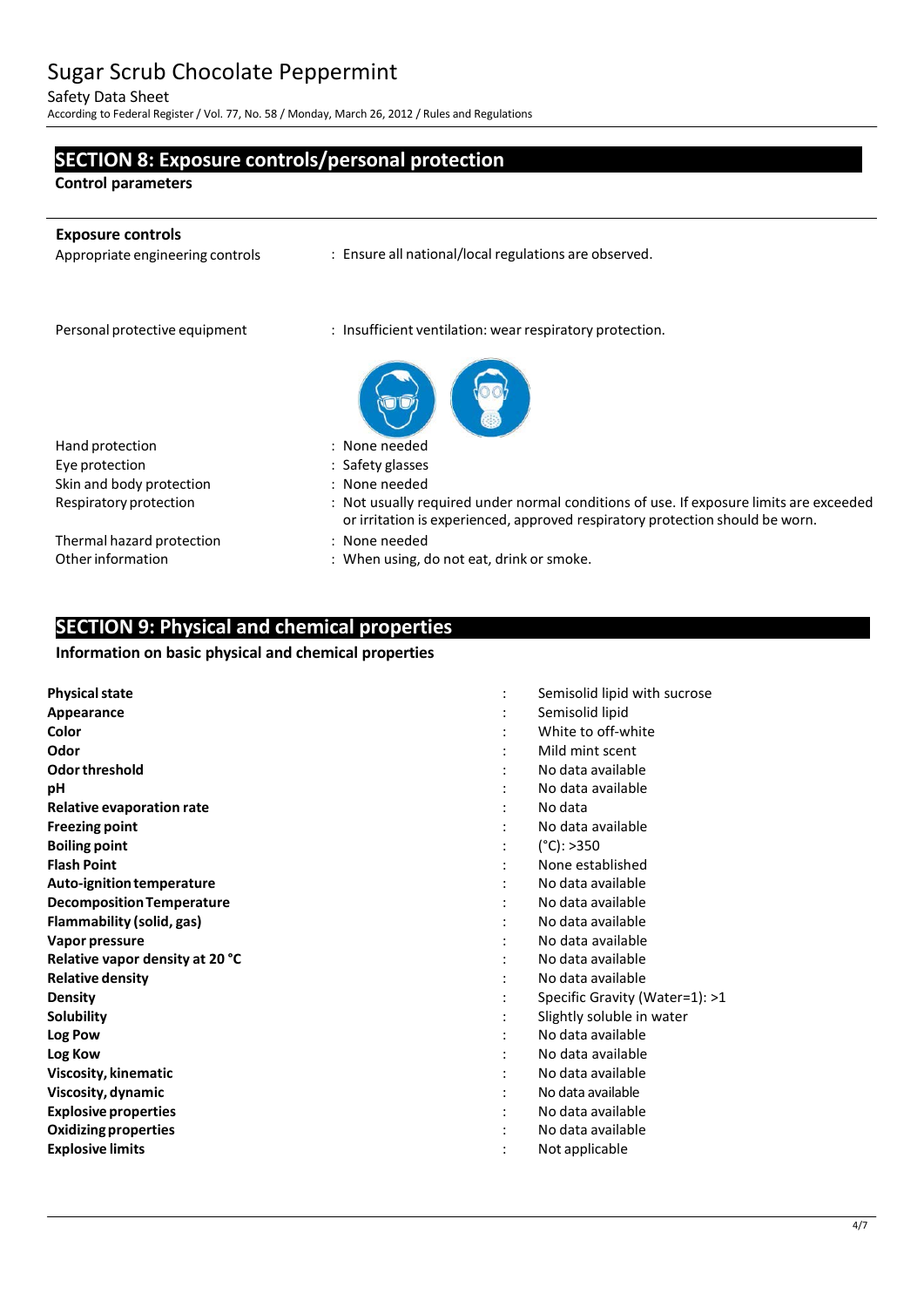Safety Data Sheet

According to Federal Register/ Vol. 77, No. 58 / Monday, March 26, 2012 / Rules and Regulations

#### **Other information**

No additional information available

#### **SECTION 10: Stability and reactivity**

**Reactivity: Stable**

**Chemical Stability:** Stable under recommended handling and storage conditions(see section 7).

**Possibility of Hazardous Reactions:** Not expected

**Conditions To Avoid:** Avoid open flame. Direct sunlight.

**IncompatibleMaterials:** None noted

**Hazardous Decomposition Products: None noted** 

#### **SECTION 11: Toxicological information**

#### **Information on toxicological effects**

Acute toxicity: Not classified

| Oil mixture                                                                          |            |  |
|--------------------------------------------------------------------------------------|------------|--|
| LD50 animal                                                                          | Not tested |  |
| Skin corrosion/irritation: Not classified                                            |            |  |
| <b>Serious eye damage/irritation: Not expected</b>                                   |            |  |
| <b>Respiratory or skin sensitization: Not classified</b>                             |            |  |
| <b>Germ cell mutagenicity: Not classified</b>                                        |            |  |
| <b>Carcinogenicity: Not classified</b>                                               |            |  |
| <b>Reproductive toxicity: Not classified</b>                                         |            |  |
| Specific target organ toxicity (single exposure): Not classified                     |            |  |
| Specific target organ toxicity (repeated exposure): Not classified                   |            |  |
| <b>Aspiration hazard: Not classified</b>                                             |            |  |
| <b>Symptoms/injuries after inhalation: Not classified</b>                            |            |  |
| Symptoms/injuries after eye contact: Not classified                                  |            |  |
| Symptoms/injuries after ingestion: Ingestion may cause nausea, vomiting and diarrhea |            |  |
| Toxicity                                                                             |            |  |
| Nontoxic                                                                             |            |  |
|                                                                                      |            |  |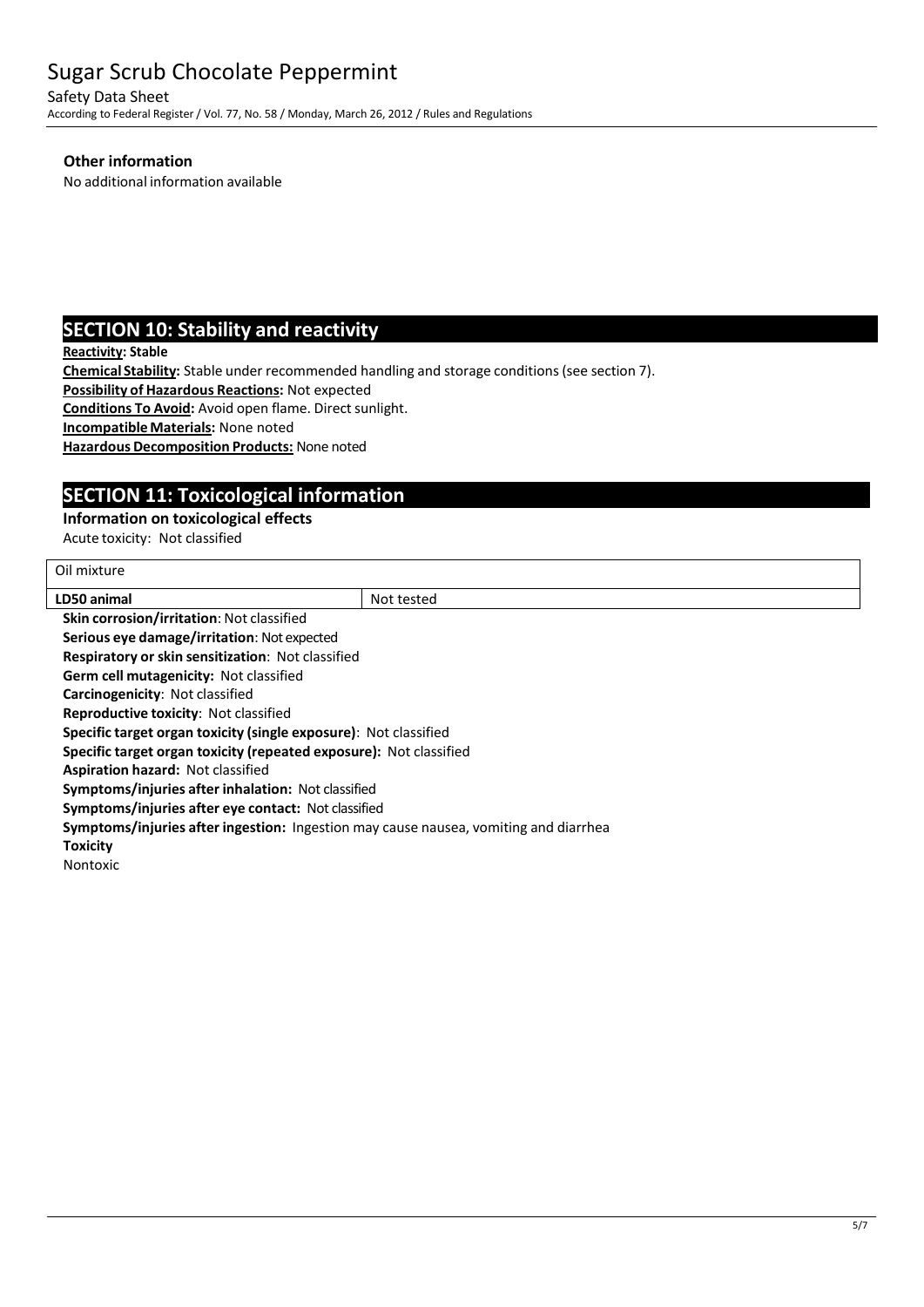#### Safety Data Sheet

According to Federal Register/ Vol. 77, No. 58 / Monday, March 26, 2012 / Rules and Regulations

| <b>SECTION 12: Ecological information</b> |                       |  |
|-------------------------------------------|-----------------------|--|
| Substance or mixture                      |                       |  |
| Ecotoxicity                               | None established      |  |
| <b>Persistence and degradability</b>      |                       |  |
| Lotion mixture                            |                       |  |
| Persistence and degradability             | Readily biodegradable |  |
| <b>Bioaccumulative potential</b>          |                       |  |
| Substance or mixture                      |                       |  |
| <b>Bioaccumulative potential</b>          | Not established       |  |
| <b>Mobility in soil</b>                   |                       |  |
| No additional information available       |                       |  |

#### **Other adverse effects**

**Other information:** Avoid release to the environment.

#### **SECTION 13: Disposal considerations**

#### **Waste treatment methods**

**Regional legislation (waste):** U.S. - RCRA (Resource Conservation & Recovery Act) - Basis for Listing - Appendix VII. U.S. - RCRA (Resource Conservation & Recovery Act) - Constituentsfor Detection Monitoring. U.S. - RCRA (Resource Conservation & Recovery Act) - List for Hazardous Constituents. U.S. - RCRA (Resource Conservation & Recovery Act) - Phase 4 LDR Rule - Universal Treatment Standards. U.S. - RCRA (Resource Conservation & Recovery Act) - TSD Facilities Ground Water Monitoring. U.S. - RCRA (Resource Conservation & Recovery Act) - U Series Wastes - Acutely Toxic Wastes & Other Hazardous Characteristics.

Waste disposal recommendations: Dispose of contents/container in accordance with local/regional/national/international regulations.

Additional information: Handle empty containers with care because residual vapors are flammable.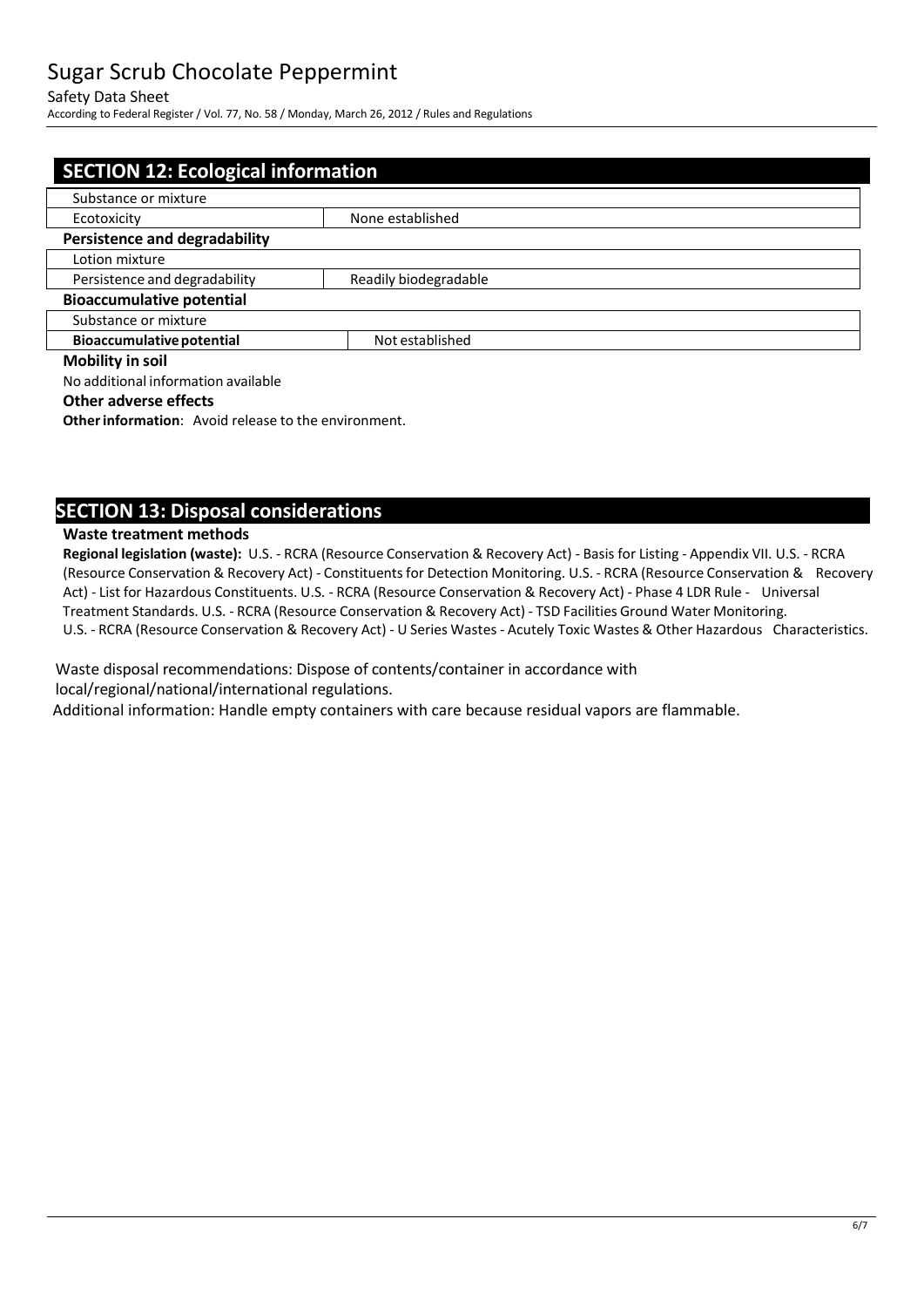Safety Data Sheet

According to Federal Register/ Vol. 77, No. 58 / Monday, March 26, 2012 / Rules and Regulations

#### **SECTION 14: Transport information**

In accordance with ICAO/IATA/DOT/TDG Not regulated

### **SECTION 15: Regulatory information**

#### **US Federal regulations**

Oil Mixture

| <b>Hazard classifications</b> | None |
|-------------------------------|------|
|                               |      |